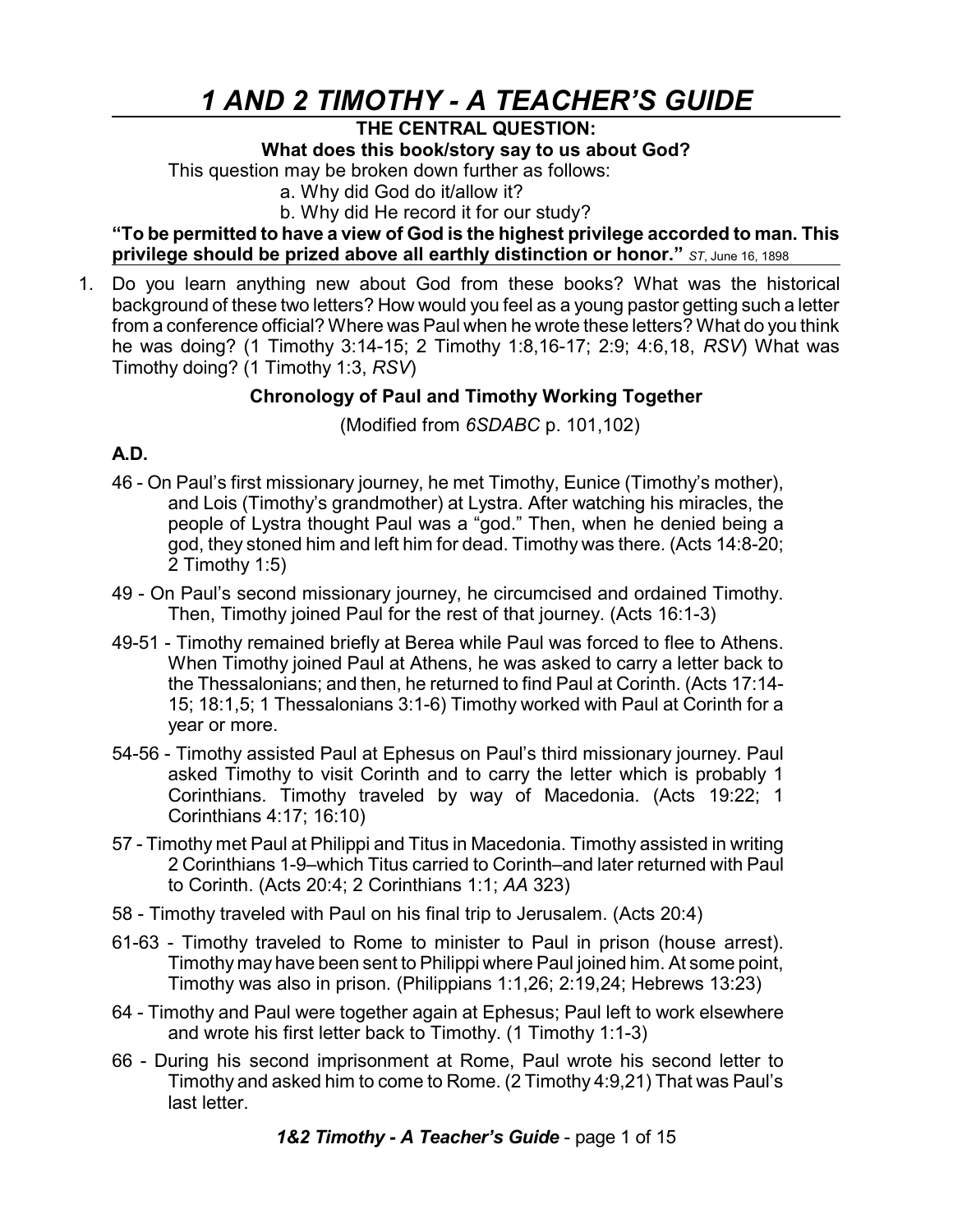Critical scholars have raised many questions about the authorship of 1 and 2 Timothy as well as Titus. Their main arguments are outlined in *The SDA Bible Commentary*, vol. 5, pp. 183-185 and elsewhere. Here is a summary of those arguments:

- 1. The historical references in these letters–such as 1 Timothy 1:3; 2 Timothy 4:20; and Titus 3:12–refer to events that cannot be found in the book of Acts.
- 2. These letters show the development of a more complex and sophisticated church structure than is found elsewhere in the New Testament. Paul wrote about elders or bishops (1 Timothy 3:1-7; Titus 1:5-9) and deacons (1 Timothy 2:8- 15).
- 3. Instructions are given about the way men and women should behave in church. (1 Timothy 2:8-15)
- 4. Guidelines are given for the care of widows and who should qualify as a widow. (1 Timothy 5:3-16)
- 5. 1 Timothy 6:20 gives a warning against "what some people wrongly call 'knowledge.'" (*GNB*) This expression in Greek (*antitheseis tes pseudonumou gnosis* [*knowledge*]) sounds like a reference to a book by the name of Antithesis written about the middle of the 2<sup>nd</sup> century by a heretic named Marcion whose views were like the gnostics. Critics suggest that someone else wrote these letters as a correction of Marcion's heresy and attached Paul's name to give the letters more authority.
- 6. Finally, the vocabulary of these letters is somewhat different and includes more unusual words than do Paul's other letters.

There are, however, good reasons for each of these differences in the pastoral epistles:

- 1. These books were written after the book of Acts and, therefore, talk about events after the close of that book. Paul had been released from prison and had traveled extensively in Crete, Asia Minor, and Greece. By the time of the writing of 2 Timothy, Paul had been arrested again and expected to die. The fact that many people are mentioned in these books by name but who are not found elsewhere in Paul's writings suggests that these letters were written later and not that they were a forgery. **If someone had been trying to write a forgery in Paul's name, he would have mentioned only names and events that fit with Paul's other books to make it sound more similar.**
- 2. There is nothing about Paul's discussion of church organization that is out of harmony with his other letters or what is known of church development from elsewhere. The fact that these letters were written later means that we would expect progress to have been made in church growth and development.
- 3. The specific instructions about the conduct of men and women merely means that Paul was dealing with a specific problem that had arisen in the churches at that time.
- 4. Dealing with widows had been a problem from the earliest days of the church. (See Acts 6:1.) Paul just gave practical advice in dealing with some of the more common problems that had arisen.
- 5. The problem of gnosticism had already begun to arise in the church in Paul's day. His statement is entirely appropriate in his setting; there is no need to try to limit it to a reference to the book by Marcion.

*1&2 Timothy - A Teacher's Guide* - page 2 of 15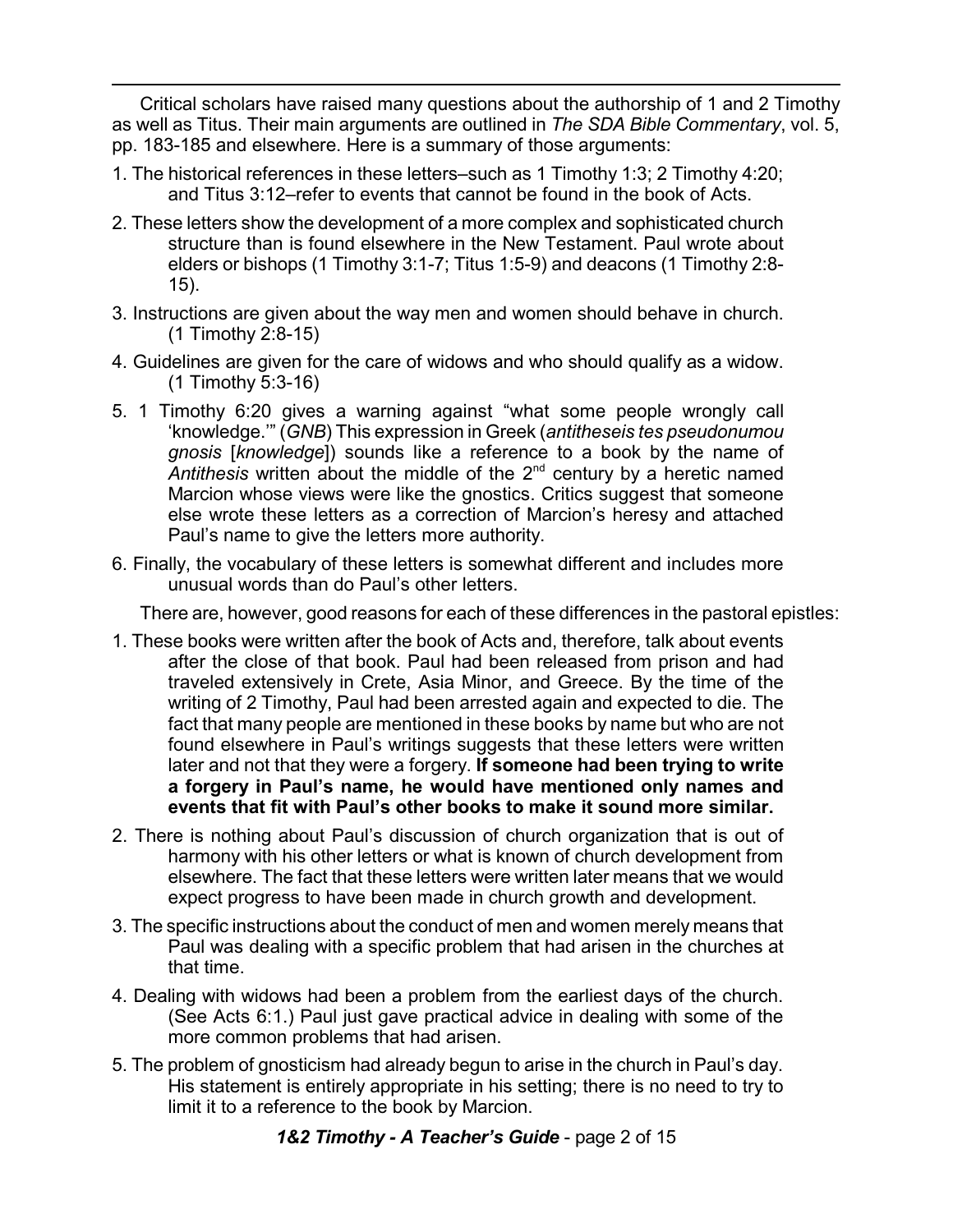6. It is quite natural that Paul's vocabulary would change over time. Furthermore, since he always used scribes to assist him in writing, it is possible that the choice of some words may have been influenced by the use of different scribes.

Paul wrote these letters not just as a church leader to a local pastor but also as a very personal friend and coworker who thought of himself even as a "father" to Timothy. Other commentators suggest similar ideas.

The letter states in the first verse that Paul is the author. This is confirmed by the unanimous testimony of Christians of the first eighteen centuries A.D., as well as by various features in the letter. However, since the rise of nineteenth-century liberalism, the Pauline authorship of the letters to Timothy and Titus has frequently been denied. Several arguments have been used, but none of them, either separately or together, demands a rejection of Paul as author. There are differences between these letters and the other Pauline letters; but the differences are adequately explained by the fact that the other epistles are written to churches, whereas these are written as personal letters to associates. Some linguistic differences may be due to Paul's use of an amanuensis (secretary), possibly Luke (cf. 2 Tim. 4:11), or merely to the fact that diversity of subject produces diversity of vocabulary. It is highly unlikely that anyone except Paul himself would describe the great apostle as the chief of sinners (1:15), and the numerous personal allusions also argue for the authenticity of the Pastoral Epistles (cf. 1:18, 20; 2 Tim. 1:5, 16; 3:14, 15; Titus 3:12, 13).—Criswell, W. A., Patterson, P., Clendenen, E. R., Akin, D. L., Chamberlin, M., Patterson, D. K., & Pogue, J. (Eds.). (1991). *Believer's Study Bible* (electronic ed., 1 Ti 1:1). Nashville: Thomas Nelson.

See also *Sketches from the Life of Paul* 308.1.

"Men wanted for hazardous journey, small wages, bitter cold, long months of complete darkness, constant danger, safe return doubtful. Honor and recognition in case of success."

That advertisement appeared in a London newspaper and *thousands of men responded!* It was signed by the noted Arctic explorer, Sir Ernest Shackleton, and that was what made the difference.

If Jesus Christ had advertised for workers, the announcement might have read something like this:

"Men and women wanted for difficult task of helping to build My church. You will often be misunderstood, even by those working with you. You will face constant attack from an invisible enemy. You may not see the results of your labor, and your full reward will not come till after all your work is completed. It may cost you your home, your ambitions, even your life."—Wiersbe, W. W. (1996). *TheBibleExposition Commentary* (Vol. 2, p. 210). Wheaton, IL: Victor Books.

The Pastoral Epistles of 1 and 2 Timothy, and Titus were probably written during the latter part of Paul's ministry. We find quotations or allusion to these epistles by some the earliest church fathers, testifying to their familiarity and use by the early Church. While Clement of Rome (A.D. 96) makes allusions to these epistles, {1 Clement 2,29,45} Ignatius (A.D. 35 to 107) {*The Epistle of Ignatius to Polycarp* 6; *The Epistle of Ignatius to the Ephesians* 10; *The*

*1&2 Timothy - A Teacher's Guide* - page 3 of 15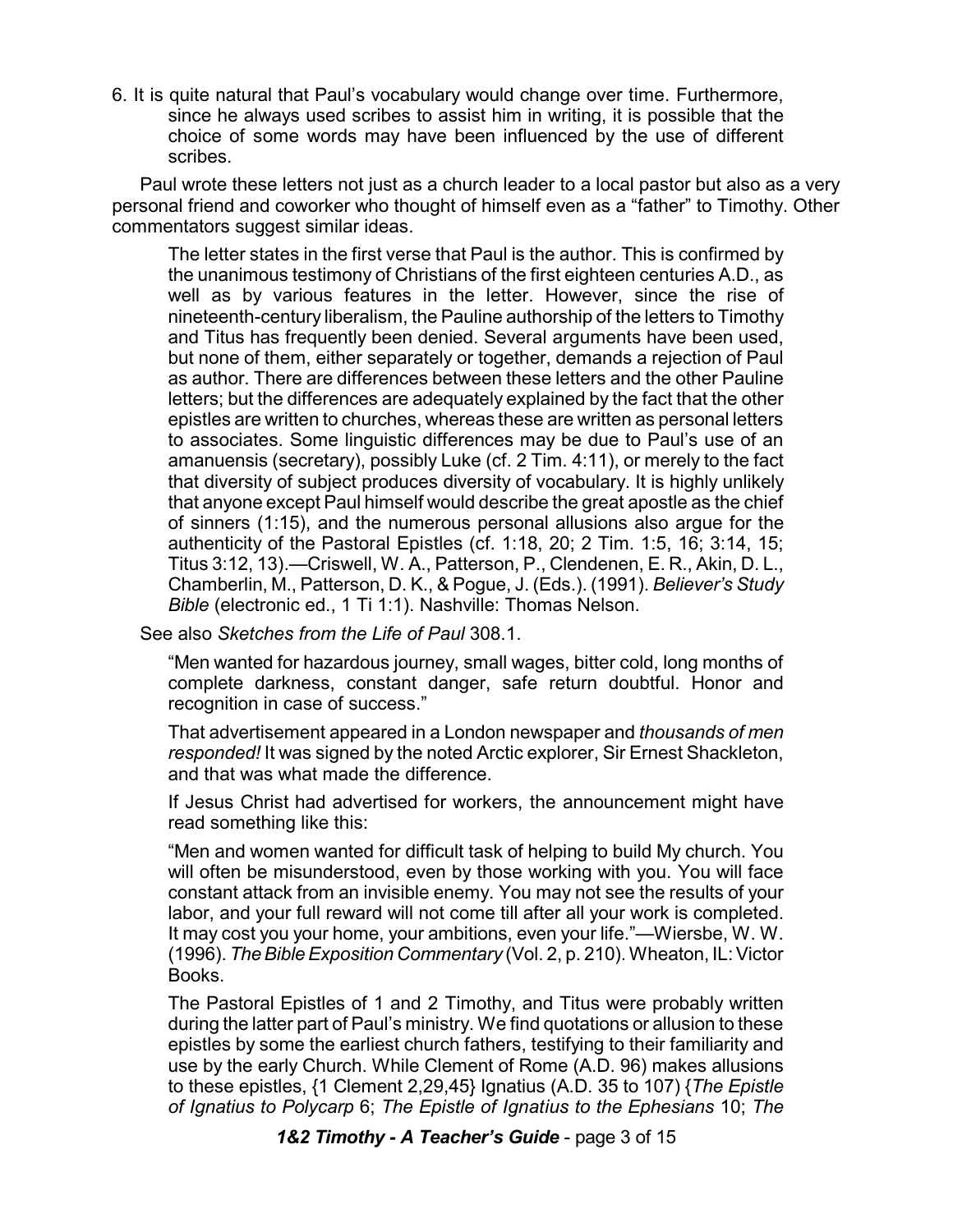*Epistle of Ignatius to the Trallians* 6} and Polycarp (A.D. 69 to 155) {*The Epistle of Polycarp to the Philippians* 4,9} provide clear quotations from them. Their pastoral character has been identified since the time of the early Church fathers, who described their content as "ecclesiastical discipline" (see the Muratorian Canon [late 2<sup>nd</sup> cent.], Tertullian [A.D. 160–225] {*Against Marcion* 5.21}, and Augustine [A.D. 354–430]). Thomas Aquinas (1225–1274) called these epistles "virtually a pastoral rule." The title "Pastoral Epistles" was first applied by D. N. Berdot in 1703, and used again for all three epistles in 1726 by Paul Anton, at which time this title was made popular.—Everett, G. H. (2011). *The Epistle of 1 Timothy* (p. 9). [Note that content in curly brackets, i.e., "{}" is added from footnotes. Content in brackets and in parentheses is present in the original text.]

#### **Paul's Final Freedom**

One proposed itinerary for Paul after his release from Rome takes him quickly to **Crete**, where Titus has been planting churches (Tit 1:5). After some time, Paul departs for **Macedonia**, remembering his promise to visit the **Philippian** Church, but passing through **Asia Minor** first. Trophimus, who had accompanied him, was left at **Miletus** sick, perhaps because of the ship ride (2 Tim 4:20). Paul then made his way to **Ephesus**, where he spends some brief time with Timothy. [When Paul traveled to Ephesus it is possible that he visited nearby **Colossi**. If he did visit Colossi, he would have met with the five Christians whom Paul names in his Epistles to Philemon, and to the Colossians: Epaphras, the founder of the church in Colossae, Philemon, the head of a house church, and his wife Apphia, as well as Archippus, which may be Philemon's son, and finally the beloved runaway slave Onesimus. If Paul did visit Colossi, he would not have neglected to visit the nearby churches in **Laodicea** and **Hierapolis** (Col 4:12–13), for these three cities lay in the same valley not more than six miles from each other. At Laodicea Paul would have met Nymphas, whose house served also as a church (Col 4:15). We also read that while Paul was in Ephesus a servant named Onesiphorus ministered unto him (2 Tim 1:18).]

From **Ephesus** Paul then made his way into **Macedonia** to visit the churches there, whom he had promised to visit after his release (Phil 1:26; 2:24). He disembarked at Troas, where he left his cloak and books with Carpus (2 Tim 4:13), planning to pick them up on his way back into **Asia Minor**. We read in 1 Timothy 1:3 where he did indeed visit **Macedonia**, and very likely **Philippi**, after leaving Timothy inEphesus. His mind must have been full of meditations during this journey into Macedonia, so that he sat down at this time and wrote 1 Timothy and Titus to encourage them and give them inspired thoughts and fresh counsel. He determined to winter in **Nicopolis**, and thus sent Tychicus or Artemas to **Crete**, so that Titus could join him in Nicopolis. We do know also that Paul left Erastus at **Corinth** (2 Tim 4:13). A popular view suggests that the Romans seized Paul in Nicopolis because of **Nero's recent decision to persecute the church, having blamed them for the fire that burned Rome.** Paul would have been taken directly to Rome, where he was eventually beheaded, according to ancient tradition.—Everett, G. H. (2011). *The Epistle of 1 Timothy. Study Notes on the Holy Scriptures* (11). [Bold type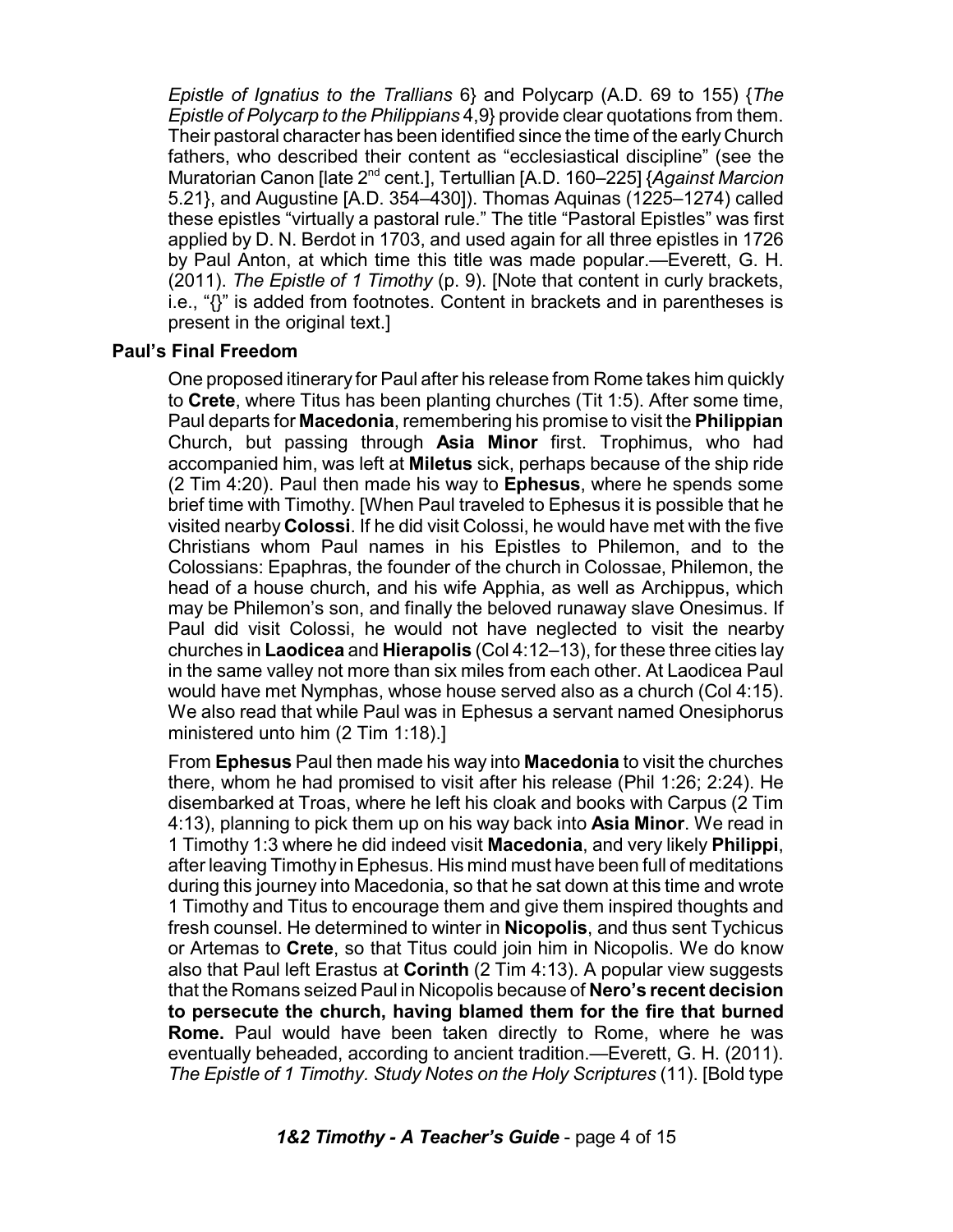is added; brackets and the large amount of content inside the brackets are in the original.]

There is some evidence from early church fathers that Paul may have made a missionary journey to Spain and that he was imprisoned in Rome twice and then he was beheaded.

**Paul's Death**—Early Church tradition tells us that Paul was condemned and executed (probably beheaded) along the Appian Way, where his tomb was still standing in the second century. Tacitus, the Roman historian, tells us about the great fire in Rome, said to be caused by Nero himself [reigned 13 October 54–9 June 68] on July 19, A.D. 64. As a result, Nero laid the blame upon the Christians and began a persecution that extended throughout the Empire by making it a criminal offence to proclaim the Christian faith. It is possible that Paul was arrested as a result of Nero's decree and brought back to Rome to suffer martyrdom. Eusebius places the death of Peter and Paul in the thirteenth year of Nero, [A.D. 67] while Jerome places it in the fourteenth year. [A.D. 68]—Everett, G. H. (2011). *The Epistle of 1 Timothy* (p. 14). [Content in brackets is added from the footnotes on this paragraph.]

He [Paul] then, in the fourteenth year of Nero on the same day with Peter, was beheaded at Rome for Christ's sake and was buried in the Ostian way, the twenty-seventh year after our Lord's passion. [A.D. 31] (Jerome: *Lives of Illustrious Men*, *Nicene and Post-Nicene Fathers*, second series, Vol. 3, Chap.5) [Content in brackets is added.]

#### **1&2 Timothy and Titus**

Christians are quite serious in believing that when they gather together for worship and work, God is present and sovereign, really present and absolutely sovereign. God creates and guides, God saves and heals, God corrects and blesses, God calls and judges. With such comprehensive and personal leadership from God, what is the place of *human* leadership?

Quite obviously, it has to be second place. It must not elbow its way to the front, it must not bossily take over. Ego-centered, ego-prominent leadership betrays the Master. The best leadership in spiritual communities formed in the name of Jesus, the Messiah, is inconspicuous, not calling attention to itself but not sacrificing anything in the way of conviction and firmness either.

In his letters to two young associates—Timothy in Ephesus and Titus in Crete—we see Paul encouraging and guiding the development of just such leadership. What he had learned so thoroughly himself, he was now passing on, and showing them, in turn, how to develop a similar leadership in local congregations. This is essential reading because ill-directed and badly formed spiritual leadership causes much damage in souls. Paul in both his life and his letters shows us how to do it right.—Peterson, Eugene. *The Message,* article on Timothy-Titus.

2. What were some of the problems that Timothy faced about which Paul was deeply concerned? (1 Timothy 1:3-7, *RSV*) What seems to have been the main emphasis of Paul's advice?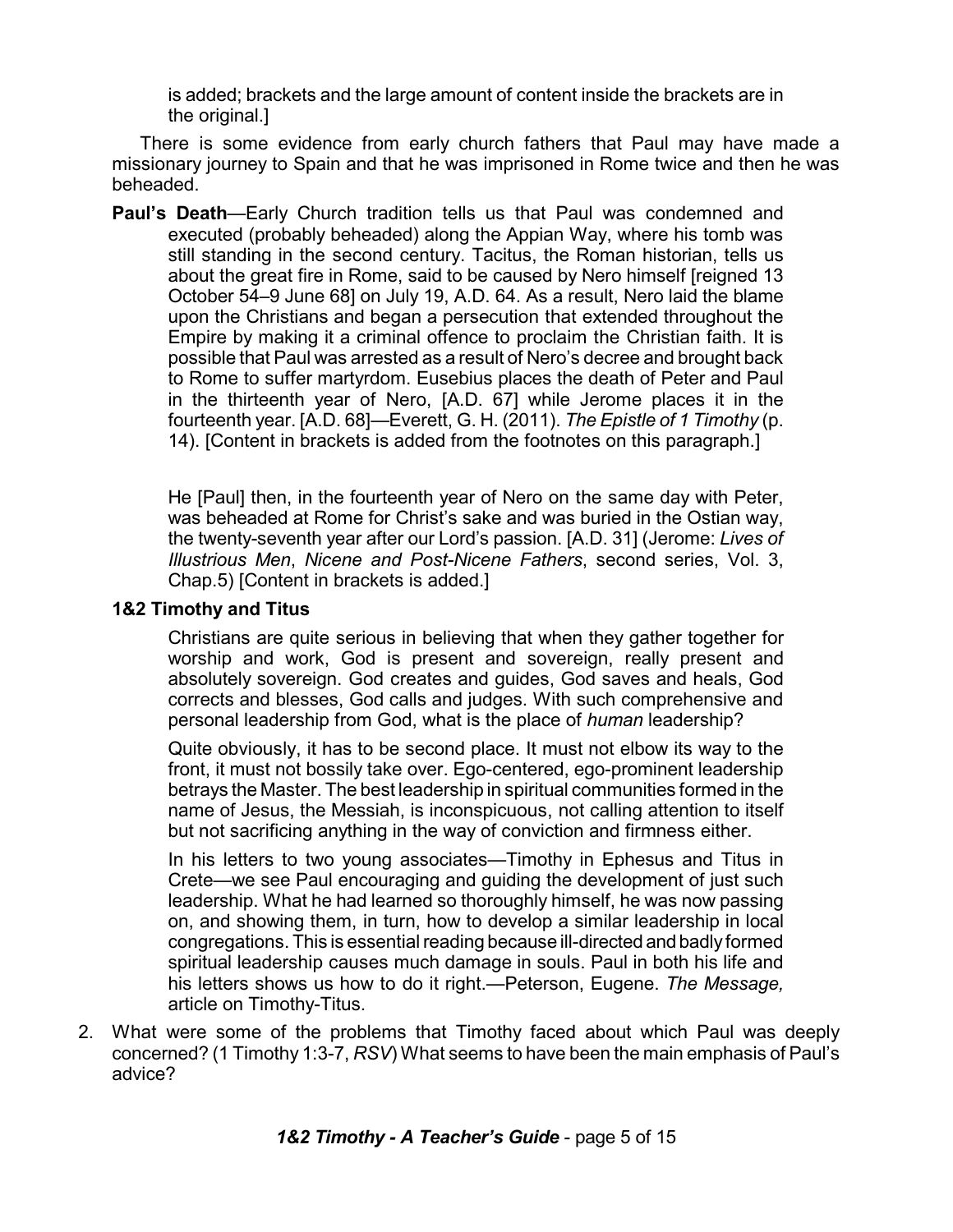Timothy was a mild-mannered person and apparently not as aggressive in his work as Paul sometimes wished. As pastor in Ephesus, Timothy needed to rebuke those who were introducing heresy. He had to deal with organizational matters such as who would be allowed to lead out in church and what to do with the widows. Clear guidelines needed to be set down for choosing different types of church leaders. Paul also gave some personal advice for his friend and spiritual "son," Timothy. He made suggestions about how Timothy should relate to older as well as younger members, both men and women, as well as how he should deal with elected church leaders and even slaves. There was also some very practical advice about money and dealing with those who had more of it.

**In these two letters, there is more talk about discipleship and Christian doctrine than anywhere else in the Bible.** In 2 Timothy, Paul was giving his final advice to young Timothy and was hoping that Timothy would be able to make it to Rome before winter and before Paul's death. (2 Timothy 4:9,21) We do not know if Timothy made it in time or at all! Eusebius wrote that Timothy was the first "bishop" of Ephesus. Hebrews 13:23 suggests that Timothy was also in prison at one time; but, we do not know when or where. Tradition says that Timothy died as a martyr during the reign of either Domitian (81-96 A.D.) or Trajan (98-117 A.D.).

Paul repeatedly stated that his only desire was to imitate Christ and to have his converts everywhere do the same. (See 1 Corinthians 11:1; 4:16-17; 2 Thessalonians 3:9-10.) Would God have written letters like these to a young pastor?

3. **What is the proper use of "law"? (1 Timothy 1:8-11) How do you compare these verses with Galatians 3:19-25 and with Colossians 2:14-15? Who is it that seems to need the law? On the basis of these verses, was there any need for law before sin arose? Would it be correct to say that the law was "added" because of sin? Would that include the Ten Commandments? Why has God who has talked so much about freedom make so much use of law? What does it tell us about Him and His way of governing the universe? Do those who "do what is right because it is right" have to worry about the law?**

Paul clearly taught that laws are for the purpose of dealing with those who do not "do what is right because it is right." (See *COL* 97.) There was no need for written "laws" in heaven before Satan rebelled, and God intends to return things to that condition as soon as possible. But, when dealing with those who are rebellious and untrustworthy, it is necessary to exert some form of control to protect the rest of society. It may even result in benefit to the lawbreaker if that person is willing to learn from his mistakes.

Ellen White wrote:

In heaven, service is not rendered in the spirit of legality. When Satan rebelled against the law of Jehovah, **the thought that there was a law came to the angels almost as an awakening to something unthought of.** In their ministry, the angels are not as servants, but as sons. There is perfect unity between them and their Creator. Obedience is to them no drudgery.—Ellen G. White, *Thoughts from the Mount of Blessing* 109 (1896); Compare *1SP* 261.

If man had kept the law of God, as given to Adam after his fall, preserved by Noah, and observed by Abraham, there would have been no necessity for the ordinance of circumcision. And if the descendants of Abraham had kept the covenant, of which circumcision was a sign, they would never have been seduced into idolatry, nor would it have been necessary for them to suffer a

*1&2 Timothy - A Teacher's Guide* - page 6 of 15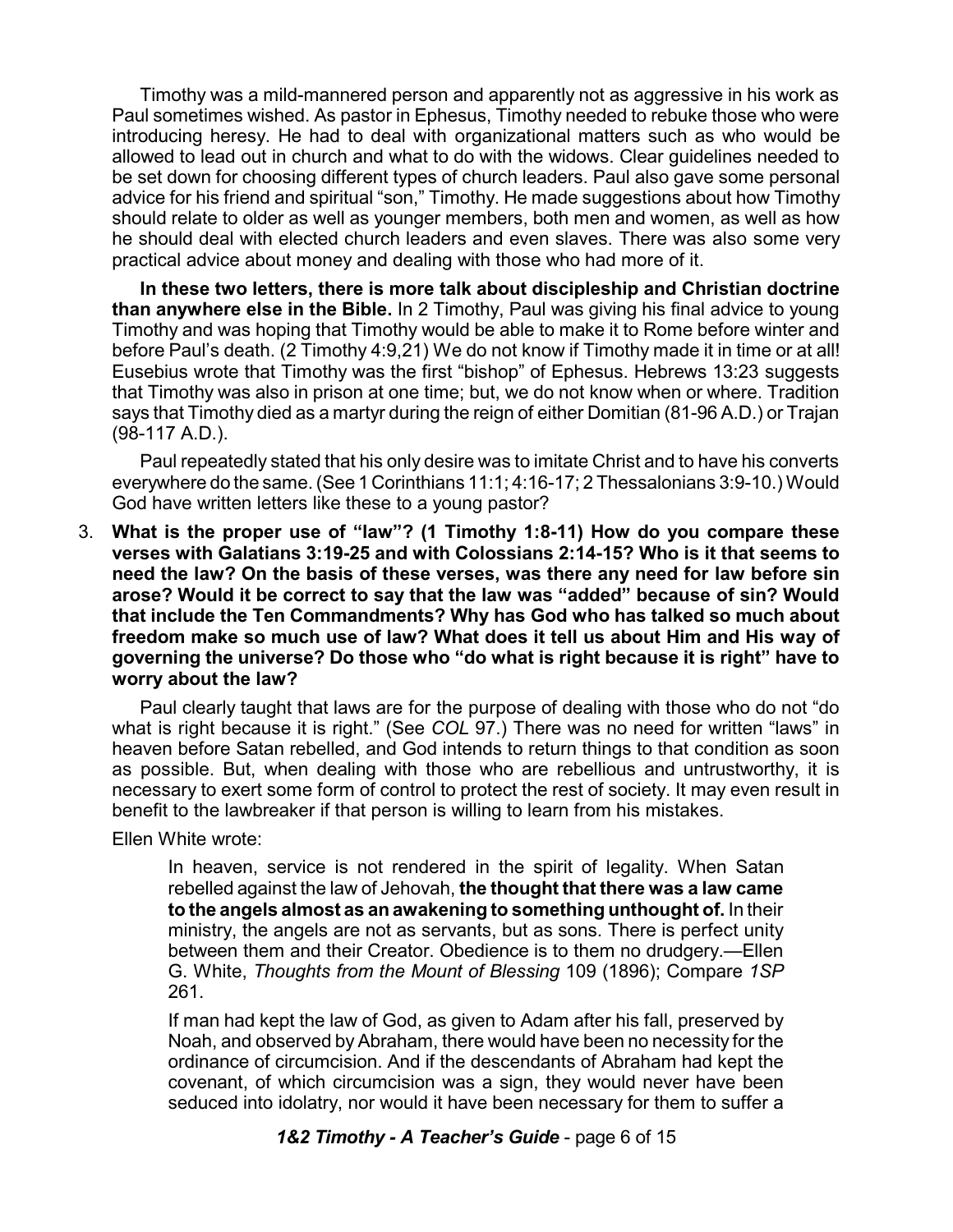life of bondage in Egypt; they would have kept God's law in mind, and there would have been no necessity for it to be proclaimed from Sinai or engraved upon the tables of stone. And had the people practiced the principles of the Ten Commandments, there would have been no need of the additional directions given to Moses.—Ellen G. White, *Patriarchs and Prophets* 364. [Bold type is added.]

It should be clear that "laws" were necessary only after sin and rebellion entered our universe. And they are only necessary for those who through ignorance or choice choose not to do what is right because it is right.

4. What did Paul mean when he wrote, "We turned Alexander and Hymenaeus over to Satan"? (1 Timothy 1:20)

> *Delivered unto Satan.* Some commentators think that this expression was equivalent to a judicial sentence in the Jewish synagogue. If so, the phrase may have originated when Job's faith was questioned and the Lord "delivered" Job to Satan to be tested (Job 2:6). However, Paul used this phrase evidently not with the thought that the purity of those "delivered" was to be revealed but rather with the thought that their actions should thus be condemned as spiritually incompatible with the standards of the Christian church. As in 1 Cor. 5:3-5, this phrase refers specifically to church expulsion, and was the last measure of discipline that a church community could visit upon an offending member. Because the offender had rejected one or more of the fundamentals of the Christian faith (1 Tim. 1:19) he had, by his own acts, really disfellowshiped himself from the spirit and body of the church proper.

> Because there are only two spiritual kingdoms in this world, that of God and that of Satan, the person who renounces the service of the kingdom of God automatically enters the service of Satan's kingdom. The church does not actually make the transfer, but ratifies the choice already made by the offending member (see on 1 Cor. 5:5).—*The Seventh-day Adventist Bible Commentary, Volume 7*. 1980 (F. D. Nichol, Ed.) (292). Review and Herald Publishing Association.

5. Isn't it clear from 1 Timothy 2:4 what God has always wanted? (Compare 2 Peter 3:9 and Romans 2:4.) If God really wants everyone to be saved, then why do we need a Mediator to plead with Him? (1 Timothy 2:5) Or, do we have to have Jesus plead for us? (John 16:25- 27) Who is "God, our Savior" referred to in 1 Timothy 2:3? In what sense was Christ Jesus a "ransom for all men"? (1 Timothy 2:6) Have we been kidnaped? What would God have to do to buy us back?

God would save all His children if He could–even Satan. However, unless He completely changes His government and the nature of the universe, God cannot change the way He runs the universe in order to accommodate those who want to continue in their rebellion. God gives us freedom, and He was willing to die rather than to violate that freedom. God wants us to love Him; but, if He removes our freedom, we cannot love–we could only react to His manipulation of us as robots. But, having given us freedom and using every means within His self-imposed limitations, God appeals to us to come to Him, relate to Him, and maintain a trusting relationship with Him. Thus, Jesus has always taken the role of "Mediator" between God and His creatures. He mediated to the angels; and now, He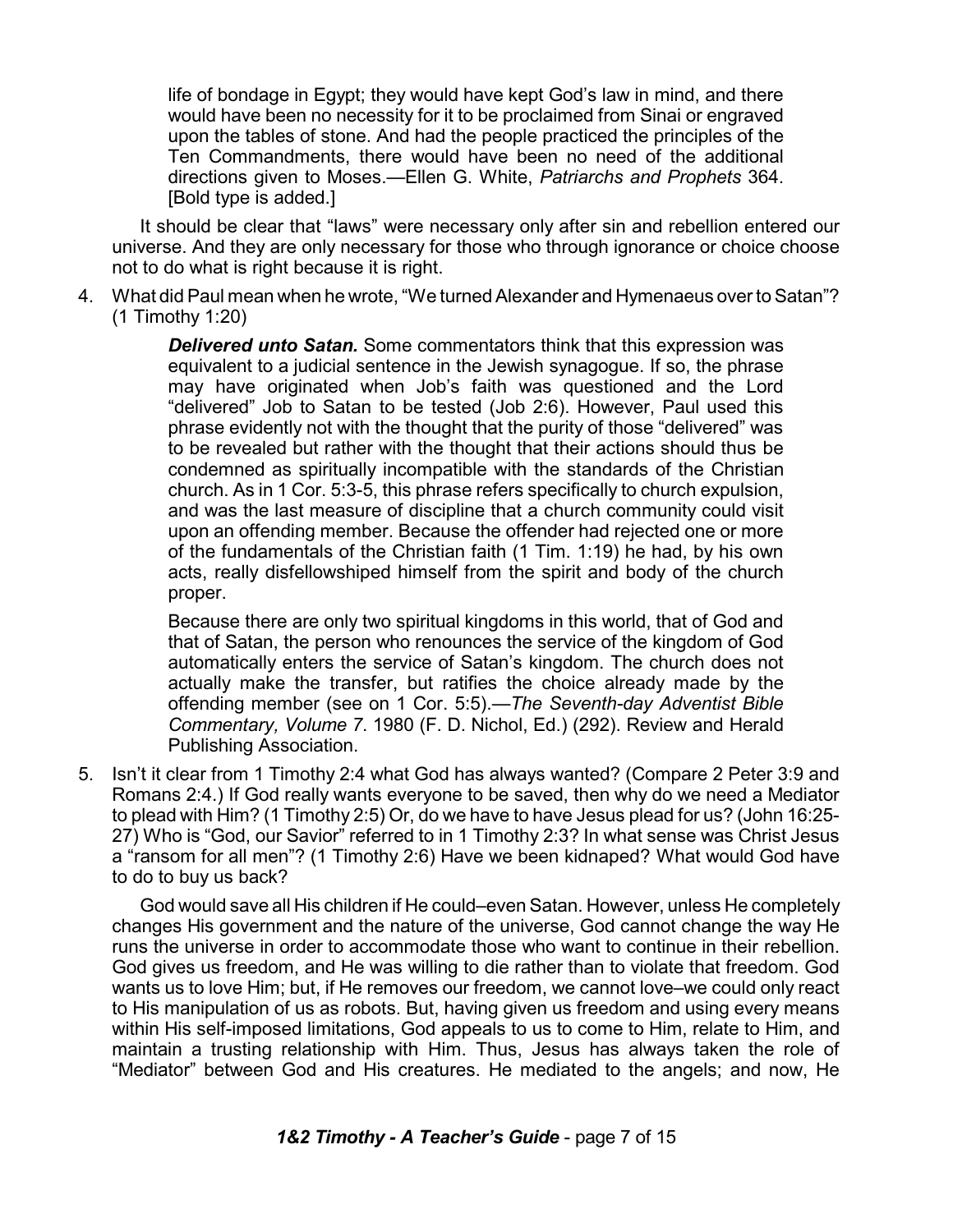mediates to us. He is not pleading with God to change in any way; He is pleading with us to come back. God the Father Himself loves us. (John 16:26)

Jesus is fully God and always has been. (John 1:1-3; Colossians 1:16-17; Hebrews 1:1- 6; Philippians 2:5-11) Thus, He is both God and our Savior. Jesus was a Ransom in the sense that the Godhead was willing to "pay the price" of sending Him to live on earth and even to die in order to win us back. God certainly does not owe anyone anything to "buy us back."

6. Does 1 Timothy 2:9-10 forbid Christian women from wearing jewelry? Why do you think Paul wrote these verses?

Compare 1 Peter 3:1-6 and Isaiah 3:16-24. In Paul's day, the wealthy made a great show of their wealth by putting on different clothes for each different social occasion. Furthermore, there were religious "prostitutes" sometimes called "temple virgins" who dressed in very gaudy and showy clothing to attract "customers." Paul wanted all Christian women to avoid appearing like either of those well-known groups. Christian men and women are to be known for their good deeds and their modesty.

Under most circumstances, jewelry is worn to either attract attention or to show the wealth of the wearer or her family. Neither of these motives is a correct motive for Christian women or men.

7. In light of 1 Timothy 2:11-15, do you think Paul would agree to ordain women to be elders or pastors in the church today?

In light of the very open, showy, and seductive role that women played in some of the religions in Paul's day, Paul wanted it to be recognized by all that Christians were different. He thought it best to make sure there was no question about the role that Christian women were to fill and that they not be seen as "leaders" in the church under those circumstances.

This presents a considerable problem to modern churches when trying to interpret what God wants us to do today. There are some who have a very conservative attitude about the role of men and women who prefer to interpret this passage very literally. To those who wish to take that approach, we would point out that in order to be consistent, they must follow exactly all the other guidelines given by Paul in 1 Timothy 2:8-3:7. If we are not to allow women to be church leaders, then we should also immediately disqualify and remove from the payroll any man who is not "without fault;" has had more than one wife; or who is not sober, self-controlled, or orderly. Furthermore, he must welcome strangers into his home and be able to teach. He must not love money! He is disqualified if he does not "manage his own family well and make his children obey him with all respect." (1 Timothy 3:4, *GNB*) Also, he must be respected by the people outside the church. If we interpreted each of these requirements very literally as some want to interpret the advice about women, we would probably have no pastors left!

To interpret this passage very literally, we would have to forbid women from leading out in childrens classes and probably from teaching in any Christian school at any level or on any day. Men would have to take charge of the infants as well as the church's senior classes. But, what we see these "conservative" interpreters desiring is that they want to allow women only to do those things which they themselves do not want to do! This is not what the passage was intended to mean.

Another approach to this passage is to ask, "Why did Paul say what he did to young Timothy in his day?" Paul's advice seems quite reasonable in the context in which it was given. Those who live in a society where it is quite normal for women to be business

*1&2 Timothy - A Teacher's Guide* - page 8 of 15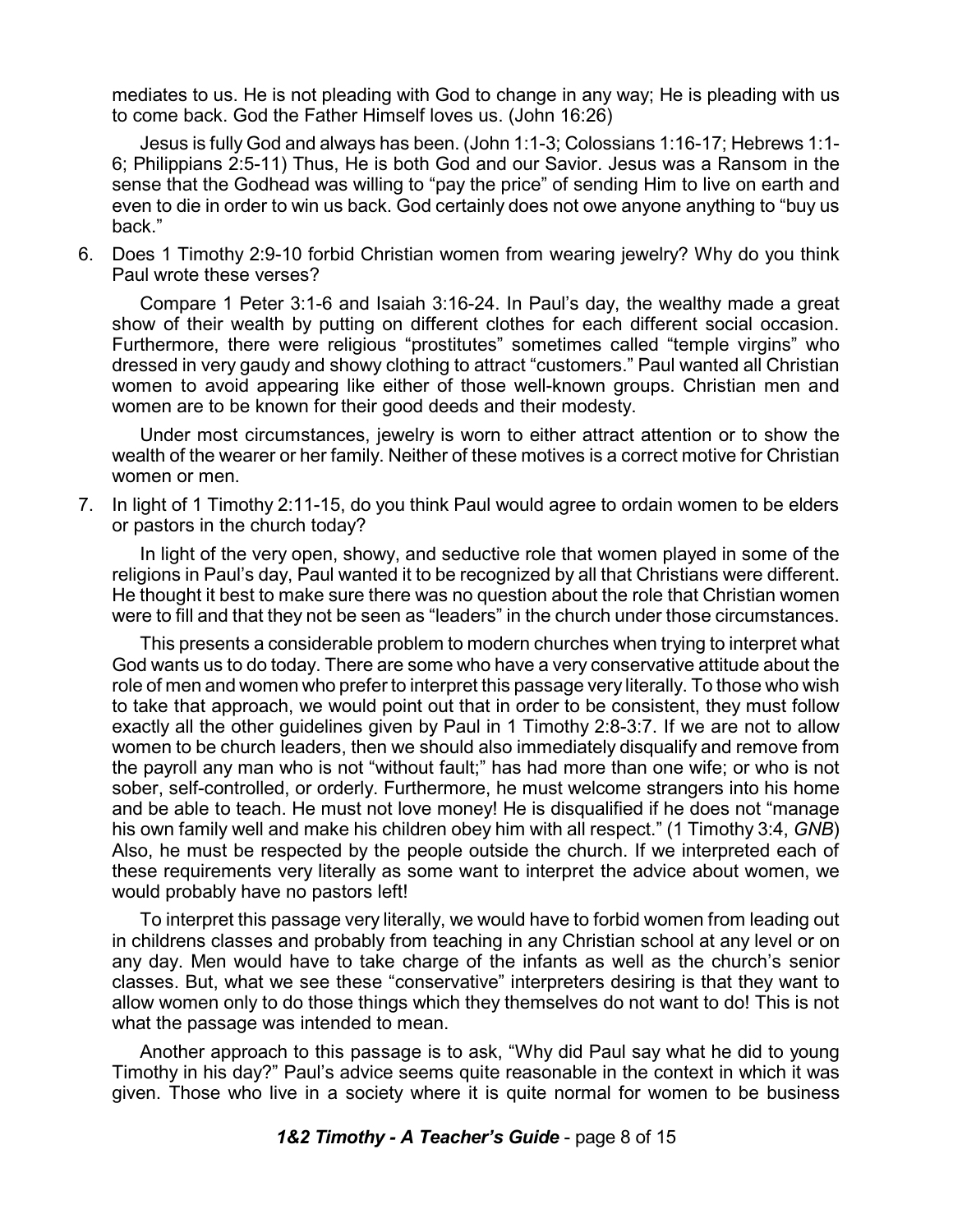executives, presidents, and educational leaders should not see any problem with women serving in leadership roles in the church. There are still many of the more primitive societies in our world today where this might not be acceptable. But, certainly, the church should not be the last institution in society to bring back the equality that God created in the beginning!

8. Do you think anyone would qualify to be a church leader if we strictly applied the criteria recorded in 1 Timothy 3:1-13?

As noted above, it seems very unlikely! Paul's advice was not given to eliminate virtually all candidates for church office! Paul was setting up an ideal standard which we should strive to follow as nearly as we can.

9. Why do we not concern ourselves with Paul's advice: "Attend to the public reading of scripture"? (1 Timothy 4:13, *RSV*)

This is faithfully done in Jewish synagogues to this day. But, often, Christian pastors simply choose a text that is somewhat related to what they want to talk about and use that as a springboard for their talk for the day. Such sermons may have wonderful messages and be very interesting; but, strictly speaking, they are not biblically-based. It would be very good to sometimes choose a group of readers to actually read a passage of the Scripture very well and let that serve as the entire church service. Or, a sermon could be based on a longer passage of Scripture and include only a small amount of commentary by the pastor. This might have a remarkable impact on the church!

10. Why did Paul give such detailed advice about who were "true" or "real" widows? (1 Timothy 5:3-16, *RSV*)

Paul was trying his best to make certain that the church did not become the cause of problems in the community by supporting "busybodies" who went from house to house gossiping. The aim was to choose those who were really in need of the church's support.

11. What do you think was Paul's intention when he said, "The elders who do good work as leaders should be considered worthy of receiving double pay"? (1 Timothy 5:17-18, *GNB*) Could the church ever apply such a suggestion? Do you think that idea is inspired? How would you like to be on a committee to decide who is eligible?

Does this mean that those who teach and preach should be paid more than those who serve as administrators? Some think that the use of words such as *care* in 1 Timothy 5:16 (*GNB*), and *respect* in 1 Timothy 6:1 (*GNB*) suggests that I Timothy 5:17 is not talking about money. (Matthew 10:10) Others disagree and believe that this is talking about money as well as respect. All seem to agree that good pastors should receive adequate compensation.

Paul begins the first of his four statements about elders on the same note with which he began and ended the preceding discussion of widows–honor–and in both cases honor involves money. The elders who were following his instructions and doing a good job not only were worthy of the peoples' respect but should also be paid for their work ("double honor"). He will continue in 1 Timothy 5:18 with his reason: workers should be paid. This was Paul's general rule (1 Cor 9:4-6; cf. Rom 13:7) although he himself often chose to earn his own living (cf. 1 Cor 4:12; 2 Cor 11:7-9; 1 Thess 2:9; cf. 2 Thess 3:7-9; Acts 18:3).—*Word Biblical Commentary*, vol. 46, commentary on 1 Timothy 5:17.

**Double honor**. **Honor** has two meanings: "Honor" and "honorarium" or "compensation." Both meanings are doubtless intended here. In the case of

*1&2 Timothy - A Teacher's Guide* - page 9 of 15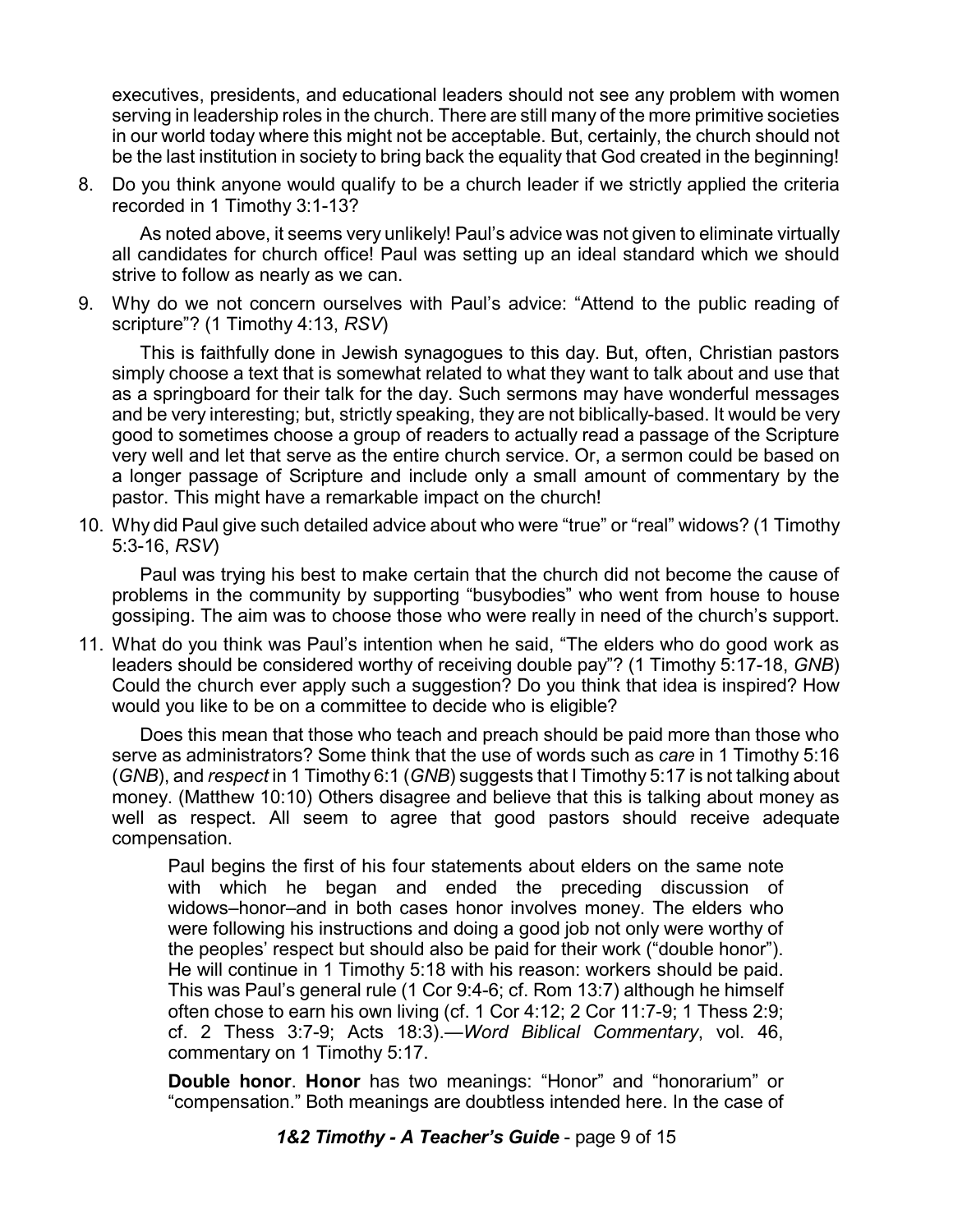those who labor in preaching and teaching, their whole time is thus devoted, and they are deserving of compensation from the church (see I Tim 5:18). The word double seems to argue for a sufficient or appropriate recompense, rather than a double amount.—Pfeiffer, C. F., & Harrison, E. F. (Eds.). (1962). *The Wycliffe Bible Commentary: New Testament* (1 Ti 5:17). Chicago: Moody Press.

12. Why did Paul say: "Take a little wine to help your digestion"? (1 Timothy 5:23, *GNB*) Is this a prescription for an illness? Would that be good advice for all of us?

This verse should be compared with 1 Timothy 3:8. It is widely recognized that the water that was available in some areas in Paul's day was contaminated and caused many diseases. Remember that we are talking about centuries before anyone knew anything about bacteria or viruses. Is it possible that Paul was giving a prescription for Timothy? If so, don't we warn people repeatedly against taking other people's medications?

There is also considerable discussion about what kind of "wine" was being discussed in this section. In light of warnings elsewhere in Scripture against too much wine, (See Proverbs 20:1; 23:29-32; but, also see Proverbs 31:4-7.) it would appear that alcoholic wine was not being recommended. The Greek word *oinos* can mean either fermented or unfermented wine, i.e., grape juice.

Notice that this verse seems completely out of context. Did Paul remember some recent news from Ephesus that Timothy was ill? Did he know of some previous problems that Timothy had while they were working together in Ephesus?

Tell them [unbelievers who invite you to their homes] also that you do not use spirituous drinks of any kind, because you desire to keep your mind in such a condition that God can impress it with the sacred truths of His Word, and that you cannot afford to weaken any of your mental and physical powers, lest you shall be unable to discern sacred things. Thus you can sow the seeds of truth, and lead out upon the subject of keeping soul, body, and spirit in such a condition that you can understand eternal realities.—Ellen G. White, *Manuscript* 23, November 24, 1890; *The Upward Look* 342.2. [Content in brackets is added.]

Virtually all commentators agree that *if* this was referring to alcoholic wine, it was for medicinal use only and did not refer to social use of alcohol.

This verse has often been misused in popular exegesis as an endorsement of social drinking; the use of alcohol here is strictly medicinal. In the other occurrences of *ïinïs*, "wine," in Paul's letters, he urges caution in its use (Rom 14:21; Eph 5:18; 1 Tim 3:8; Titus 2:3).—*WordBiblical Commentary*, vol. 46, commentary on 1 Timothy 5:23.

**Water** in the ancient world was impure and the carrier of diseases such as dysentery. Paul's advice to **use a little wine** would help safeguard Timothy's health from the sickness-producing effects of polluted water. It was also in keeping with the medicinal use of wine in the ancient world. The Talmud, Hippocrates, Pliny, and Plutarch all spoke of the value of wine in countering **stomach ailments** caused by impure water—Gordon D. Fee, *New International Biblical Commentary: 1 and 2 Timothy, Titus* [Peabody, Mass.: Hendrickson, 1988], 135). As quoted in the *MacArthur New Testament Commentary*. [Bold type is in the original.]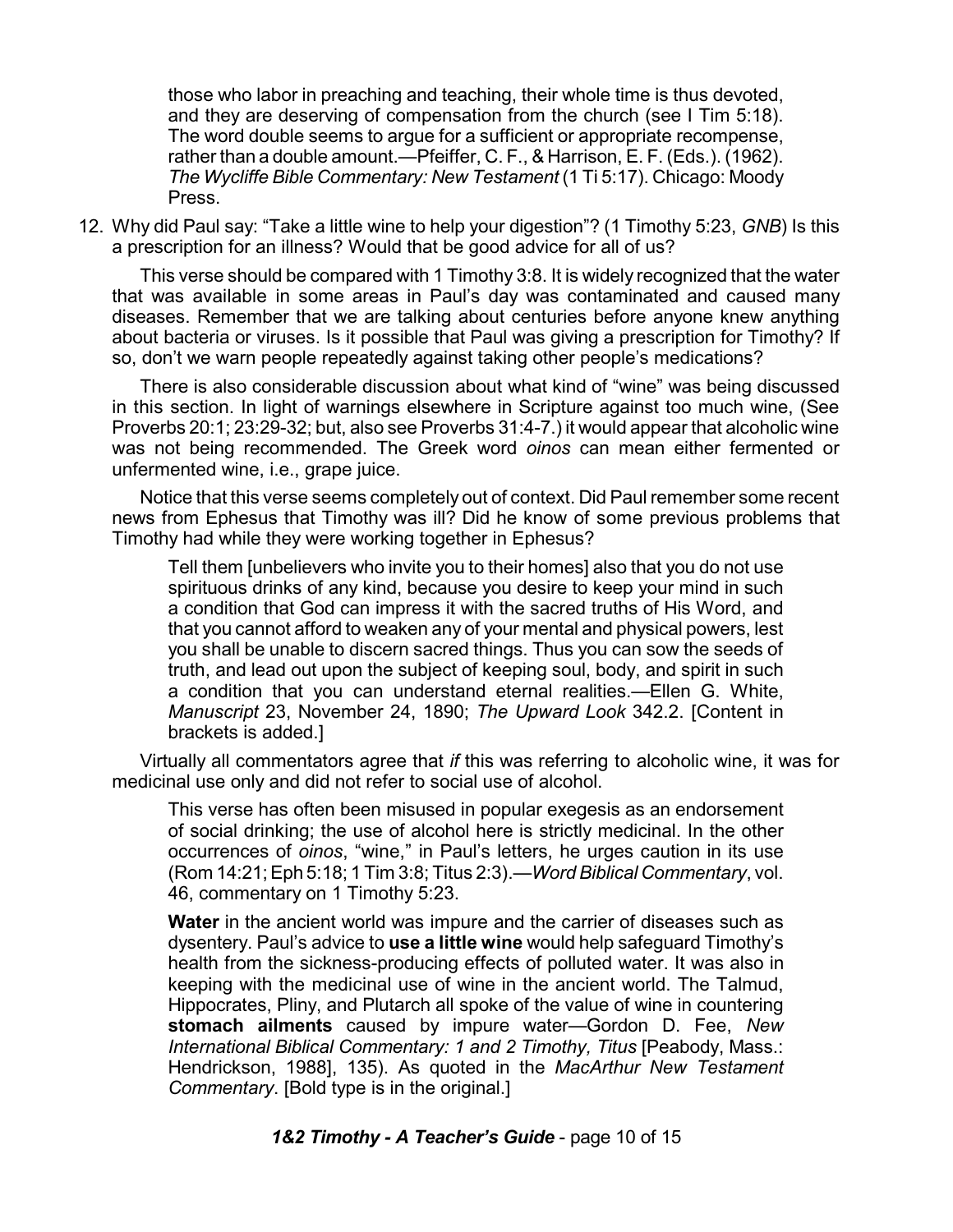13. Why did Paul seem to condone the practice of slavery? (1 Timothy 6:1-2; Ephesians 6:5-9; Titus 2:9-10; Philemon 1)

Approximately sixty percent of the people living in the Mediterranean world in Paul's day were slaves of one type or another. To try to single-handedly overthrow that enormous institution would have immediately branded leaders and even members of the Christian church as mortal enemies of the Roman government. There would be little if any opportunity to preach the gospel. Every waking moment would have had to have been spent on that one issue; and even then, the church would likely have been destroyed.

However, Paul recognized that if people just followed his advice, slavery would eventually end. No doubt, he also recognized that the fastest way to a truly free and equal society was for Jesus to come back! So, while he had some very significant things to say about slavery, he chose to focus on the areas that he thought would do the most good.

14. Is it true that "the love of money is the root of all evils"? (1 Timothy 6:10, *RSV*) How does that fit with Ecclesiastes 10:19 (*GNB*) which says, "Money is the answer for everything"? What about the other sins mentioned in 2 Timothy 3:1-5? Do they spring from "the love of money"? Do these verses suggest that we are living in the "last days"?

> There is another danger to which the wealthy are especially exposed, and here is also a field for the medical missionary. Multitudes who are prosperous in the world, and who never [BEGIN P.212] stoop to the common forms of vice, are yet brought to destruction through the love of riches. The cup most difficult to carry is not the cup that is empty, but the cup that is full to the brim. **It is this that needs to be most carefully balanced. Affliction and adversity bring disappointment and sorrow; but it is prosperity that is most dangerous to spiritual life....**

> **The Bible condemns no man for being rich, if he has acquired his riches honestly. Not money, but the love of money, is the root of all evil. It is God who gives men power to get wealth; and in the hands of him who acts as God's steward, using his means unselfishly, wealth is a blessing, both to its possessor and to the world.** But many, absorbed in their interest in worldly treasures, become insensible to the claims of God and the needs of their fellow men. They regard their wealth as a means of glorifying themselves. They add house to house, and land to land; they fill their homes with luxuries, while all about them are human beings in misery and crime, in disease and death. Those who thus give their lives to [BEGIN P.213] self-serving are developing in themselves, not the attributes of God, but the attributes of the wicked one.—Ellen G. White, *Ministry of Healing* 211.3-212.3.

> "The love of money is the root of all evil." 1 Timothy 6:10. In this generation the desire for gain is the absorbing passion. Wealth is often obtained by fraud. There are multitudes struggling with poverty, compelled to labor hard for small wages, unable to secure even the barest necessities of life. Toil and deprivation, with no hope of better things, make [BEGIN P.651] their burden heavy. Careworn and oppressed, they know not where to turn for relief. And all this that the rich may support their extravagance or indulge their desire to hoard!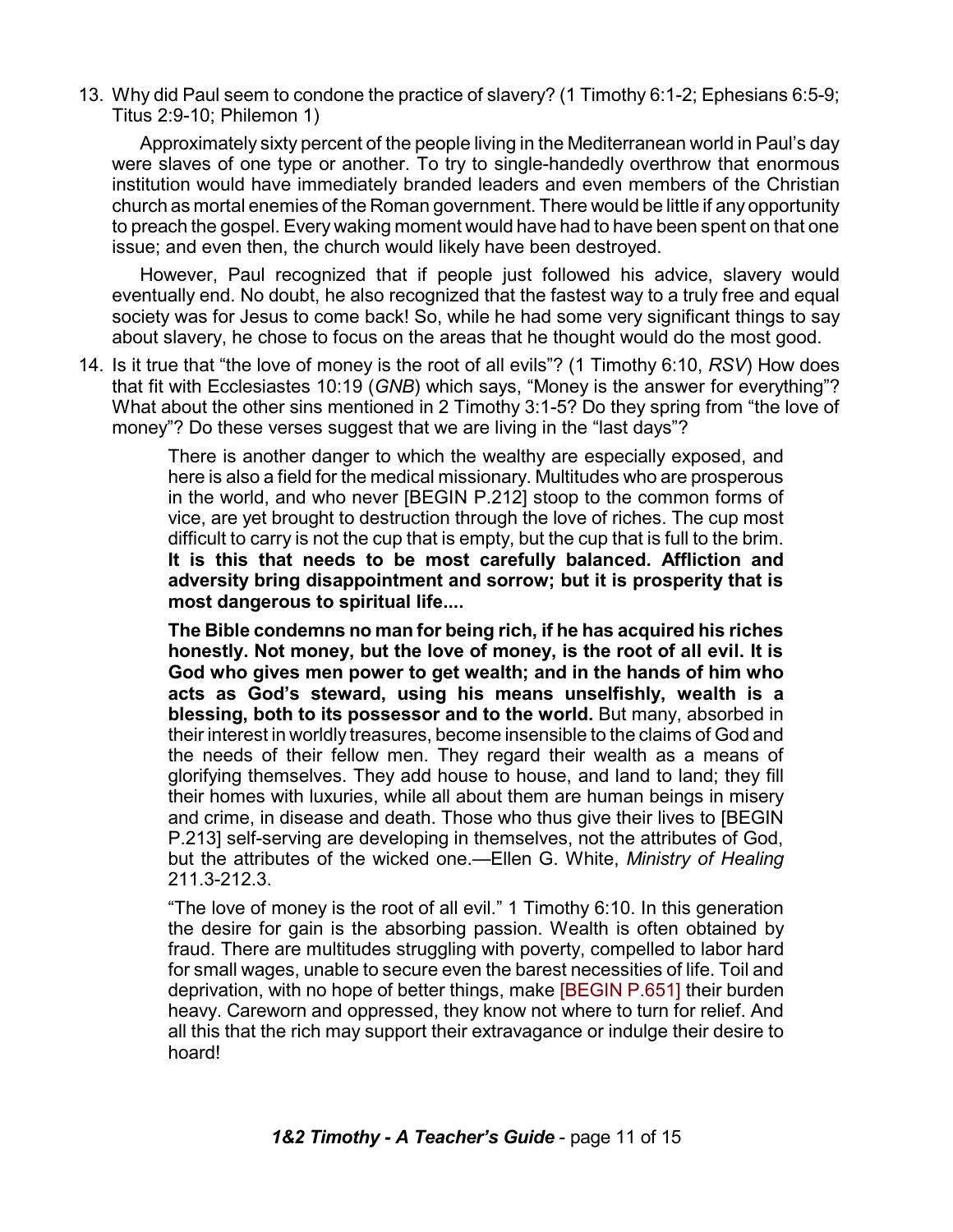Love of money and love of display have made this world as a den of thieves and robbers.... James 5:1, 3-6.—Ellen G. White, *Prophets and Kings* 650.3- 651.1. [Bold type and content in brackets are added.]

15. How soon did heresies begin creeping into the early Christian church? Did Paul or Timothy have to deal with any heresies? (2 Thessalonians 2:7; 2 Timothy 2:16-18)

In these verses, Paul clearly pointed out that false doctrines or false teachings were already entering the early church. We know that the Jews were constantly trying to undo Paul's teachings and that in some places such as Colossae there were weird mixtures of Jewish and gnostic teachings! We can be sure that as the early church was growing rapidly and Paul's efforts were accomplishing so much for the cause of Christianity, the Devil was not sleeping!

16. What was the original intention of the verse, "Study to show thyself approved unto God"? (2 Timothy 2:15, *KJV*) Did Timothy have the facilities to "study" as we do today? Does this verse have anything to do with the use of manuscripts or books? (Compare any modern version.) The word translated *study* means "do your best." (See 2 Timothy 4:9 where the same Greek word was used.)

The Greek word used is *spoudazo* which means "to exert one's self, endeavor, give diligence to." (*Strong's Exhaustive Concordance*) Paul was not discussing "study" as we understand it in the modern sense; he simply was saying, "Do your best." In this case, Paul was encouraging Timothy to rise to the standard that Paul himself had set in preaching and teaching the gospel.

17. What do we learn from 2 Timothy 3:16? Do all versions of the Bible translate this verse the same? (See The *New English Bible*.) Is this proof that the "entire Bible" is inspired? What does *inspired* actually mean? This verse is found in many versions of the Bible that include the Apocrypha. The Apocrypha is found in the original 1611 *King James Version* and in all Roman Catholic versions. Does that prove that the Apocrypha is inspired? Did Timothy's Bible include the Apocrypha? (Please note that this is the key text used by members of the Roman Catholic Church to prove that the Apocrypha is "inspired.") Did Paul ever have to deal with letters which were claiming to be inspired but which were actually fakes? (2 Thessalonians 2:2)

## **2 Timothy 3:16 in a variety of versions says:**

 $\pi$ ᾶσα γραφὴ θεόπνευστος… (Nestle-Aland Greek New Testament, 27<sup>th</sup> Ed.)

omnis scriptura divinitus inspirata (*Biblia Sacra Vulgata*)

"For all scripture given by inspiration of God..." (*Tyndale,* 1522)

"For the whole Scripture *is* given by inspiration of God..." (*Geneva*)

"All scripture *is* given by inspiration of God..." (*KJV, NKJV*)

"All Scripture is inspired by God..." (*Concordant Literal, Noyes's, Moffatt, Douay-Confraternity, Phillips, Williams, RSV, NRSV, Kleist and Lilly, NASB, Jerusalem, Beck, GNB, NAB, NLT; Wm. Paul*)

"All Scripture is inspired of God..." (*New World, Kingdom Interlinear*)

"Every Scripture is inspired by God..." (*Weymouth*, sixth ed.)

"Every (or all) scripture *is* divinely inspired," (*Darby, Goodspeed, Stevens*)

"Everything in the Scriptures is God's Word." (*CEV*)

## *1&2 Timothy - A Teacher's Guide* - page 12 of 15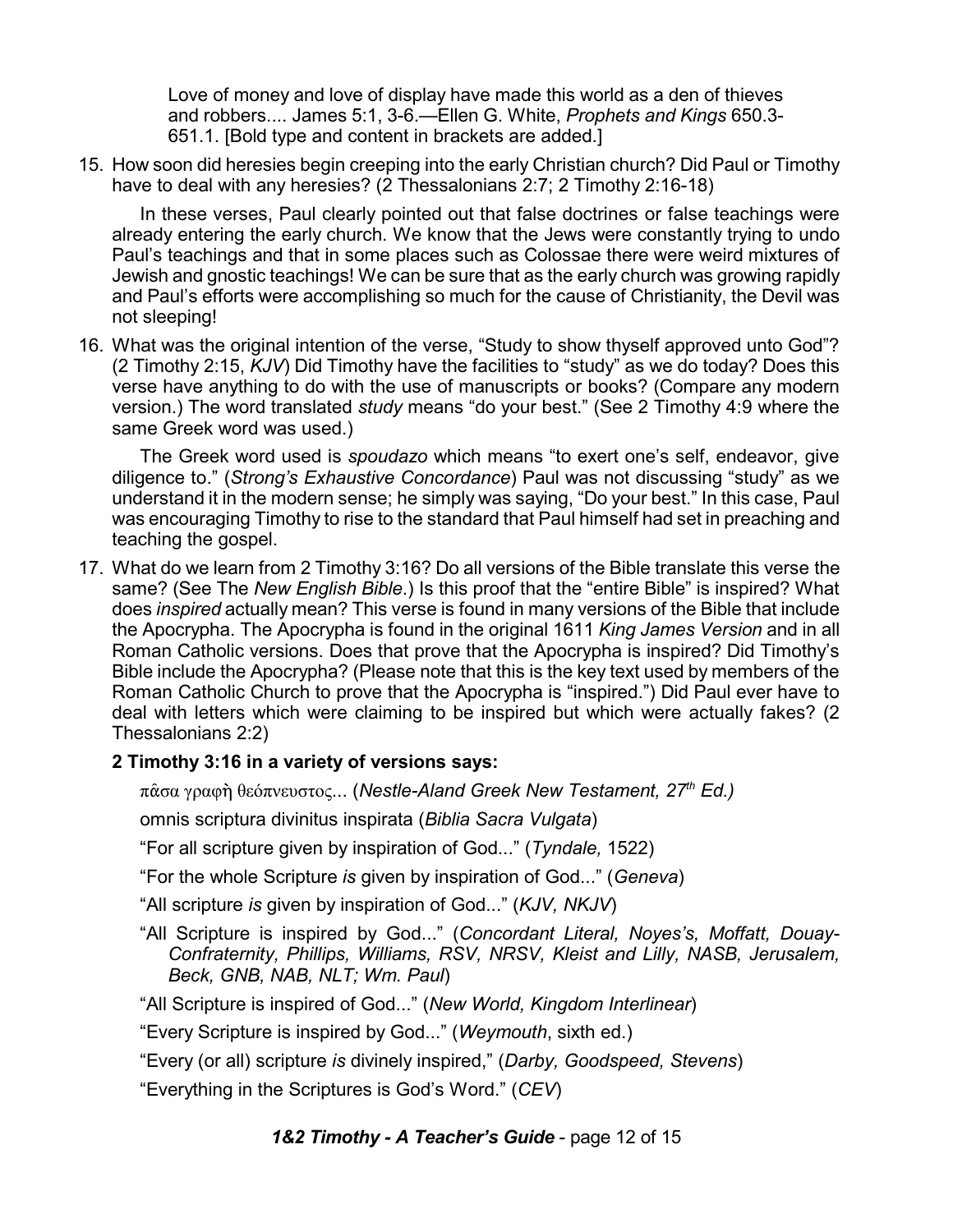"The whole Bible was given to us by inspiration from God..." (*TLB*)

"All Scripture is given by God..." (*NCV*)

"Every Scripture, seeing that it is God-breathed..." (*Montgomery*)

"All Scripture is God-breathed..." (*NIV*)

"Every scripture *is* God-breathed..." (*Rotherham*)

"Every Scripture *is* God-breathed (given by His inspiration)." (*Amplified*)

"The Scriptures are given by God. Every book is divinely inspired..." (*Clear Word*)

"Every part of Scripture is God-breathed..." (*Message*)

"Each document is divinely inspired..." (*Schonfield*)

"Every Scripture divinely inspired, is..." (*N. Scarlett*, 1798)

"Every divinely inspired composition is..." (*Dickinson*)

"Everything that is written under divine inspiration is..." (*Twentieth Century*)

"Every scripture inspired of God..." (*ASV*)

"Every Scripture that is inspired by a spirit of God..." (*Greber*)

"Every holy Writing which comes from God is..." (*Basic English*)

"Every inspired scripture has its use..." (*NEB*)

"Every inspired scripture is..." (*Translator's*)

"All Scripture is inspired by God..." [footnote: "*or* Every scripture inspired by God is also useful."] (*GNB*) [Italics in the section above is in original.]

This is the classic text used by many to "prove" the inspiration of the Bible. But, does it "prove" too much. If we accept that everything written in a book that includes such a statement is inspired, then we are in big trouble! In a New Testament "translation" entitled, *The New Testament of our Lord and Saviour Jesus Christ as Revised and Corrected by the Spirits*, that verse is included. Furthermore, it says in the introduction to that translation:

Dear Reader, trust in God, who made all things after the counsel of his own will. The Holy Spirits feel much interest in this work, and the spirits who corrected it desire that the world will receive this correction as coming from them, directed by God himself, which is true. [Signed] Jesus, the Christ. [Content in brackets is supplied.]

That is the *Spiritist's Bible*! It was thoroughly rewritten to support their beliefs. Would you immediately accept that revision as inspired?

In Paul's day, there were many scrolls circulating through the churches and community claiming to be inspired. We have a number of them preserved today in such documents as the "Old Testament Apocrypha," the "Old Testament Pseudepigrapha" and even the "New Testament Apocrypha." These documents contain many teachings which are accepted even today by some groups, but which are directly contrary to teachings in the Old Testament or *Tanakh* that Jews and Protestants accept and the New Testament which Protestants and Roman Catholics accept today. In effect, Paul was saying to Timothy: "Every inspired writing is God-given and has its use..." and "Timothy, you have learned how to distinguish between the ones that are inspired and reliable and the ones that are not!"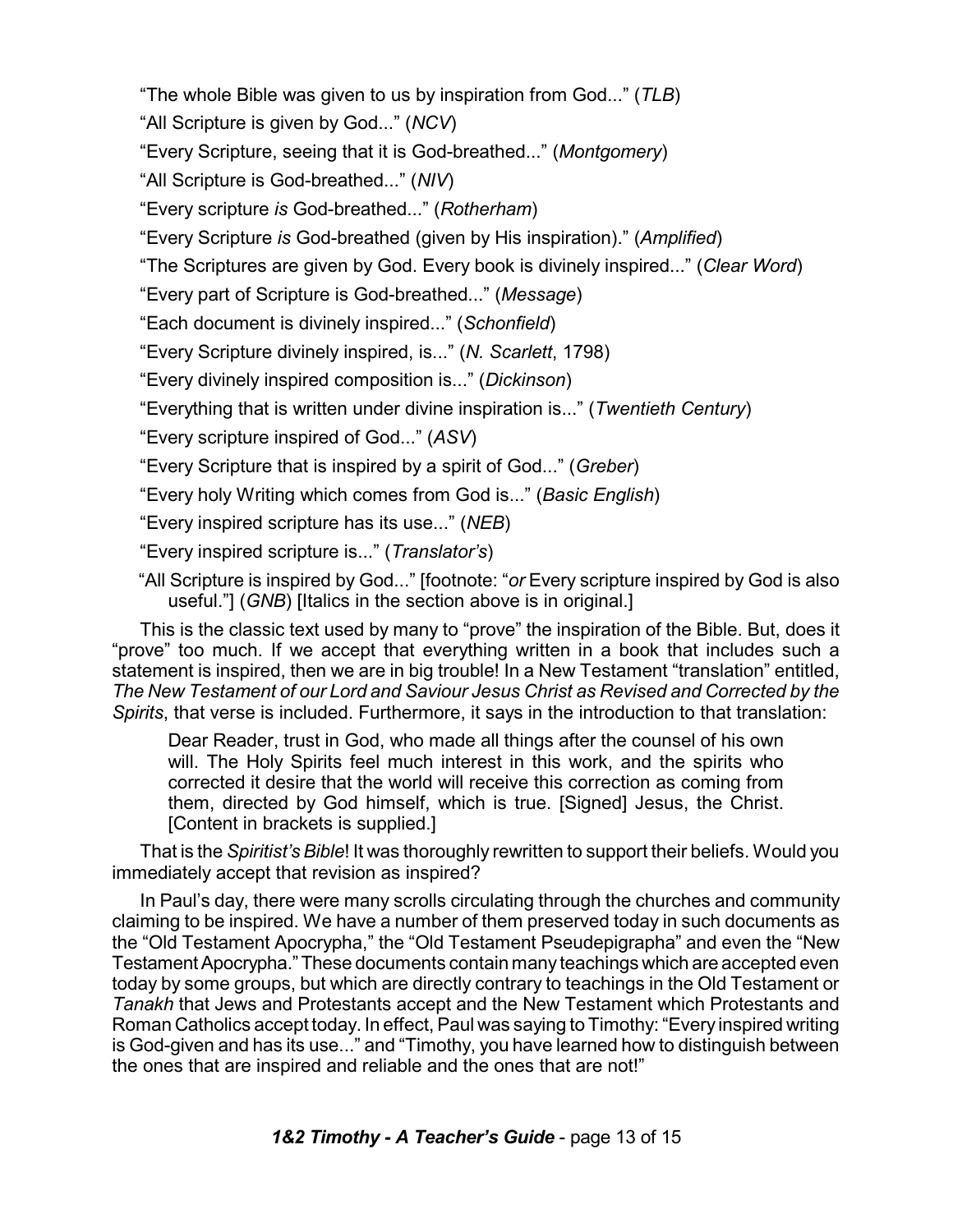This verse is not an endorsement of every kind of writing as inspired but rather a statement by Paul that every *inspired* writing is useful for many purposes. We also need to remember that much of the New Testament had not yet been written or recognized as inspired at the time Paul made this statement. So, he was talking about the books we call the Old Testament and the other documents that claimed to be a part of the earlier inspired writings.

Some commentators have taken this verse to considerable extremes.

This means that God so directed the human authors of Scripture that, using their individual interests and literary styles, his complete thought for man was recorded without error. As a result, the Bible is inerrant (an accurate record) and infallible (a reliable guide).

In theory the doctrine of inspiration relates only to the original manuscripts. But Paul was not being theoretical here. He was saying that even the Greek translation of the Old Testament, the Septuagint, which he consistently used in his quotations, was inspired by God.—Hughes, R. B., & Laney, J. C. (2001). *Tyndale Concise Bible Commentary* (p. 646). Wheaton, IL: Tyndale House Publishers.

18. Would one need to be inspired to say: "Do your best to come to me soon"–"before winter"? (2 Timothy 4:9,21, *RSV*) Or, "Bring the cloak that I left"? (2 Timothy 4:13, *RSV*) Why were these bits included in the Bible? Were Ellen White's "homey" letters to her children inspired?

It should be obvious that these two books are letters from Paul to his spiritual "son," Timothy. While much of it is very useful for Christians in many ways, the inclusion of such words as these teach us that it was indeed a personal letter. There are many similar verses in Scripture. If we are going to allow such simple matters to confuse us, then we need to restudy our understanding of inspiration. (See the introduction to *The Great Controversy* and *1SM* 15-23.)

19. How do you suppose Paul used the "books, and above all the parchments" (2 Timothy 4:13, *RSV*) that he asked to be brought to him? Was Paul studying other authors? The Old Testament?

The books and the parchments were Paul's Bible. Of course, we have no way of knowing exactly which books and which parchments were included or even if Timothy could get them from Troas or if he ever reached Paul before his death. Many of us believe that Paul had memorized much of the Old Testament in Hebrew during his days studying under Gamaliel and his time in the Sanhedrin. But, Paul, in prison in the Mamertine dungeon, had a lot of time on his hands; and, no doubt, he wished for something to read and study. Peter may have been with him in the same dungeon at the same time. Maybe they were studying together.

20. How could Paul say: "And the LORD will rescue me from every attempt to do me harm, and keep me safe until his heavenly reign begins" (2 Timothy 4:18, *NLT.* Compare 1:11-12.) when he apparently knew very well what was about to happen to him? (2 Timothy 4:6) Was Paul trying to deceive himself?

Paul was commenting on the reality of the Christian's hope in the resurrection and the second coming of Christ. We should not find this surprising at all. Paul firmly believed in the teachings of all of Scripture that: 1) When his head was separated from his body, he would go to "sleep" in death (John 11:11-15; Mark 5:35-42); and 2) When he would arise at the second coming, his thoughts would resume just where they had left off.